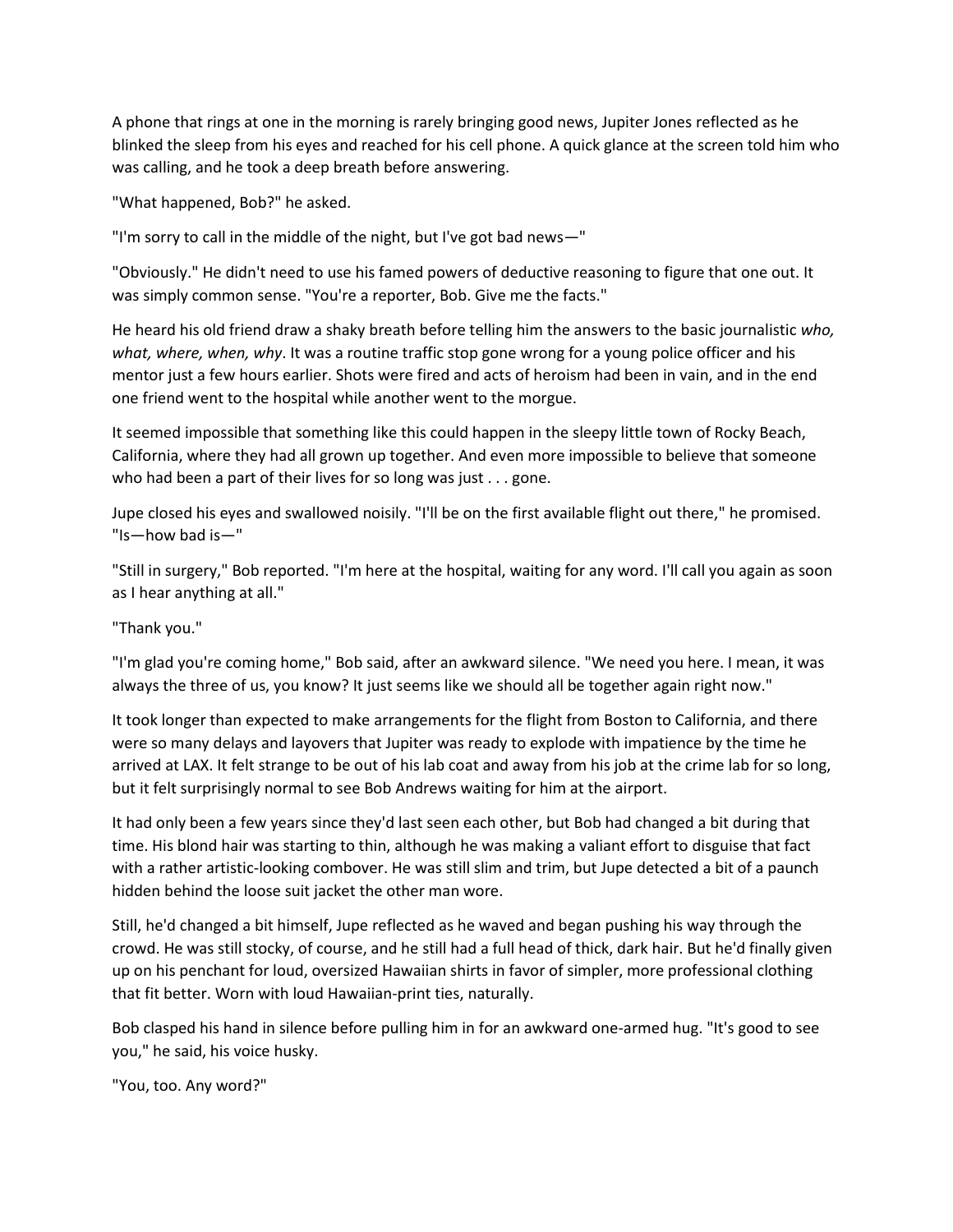Bob took his bag and started moving toward the exit. "No change," he said. "He's out of recovery now and in his own room, but mad as a hornet because the hospital won't release him to go to the funeral."

Jupe almost stumbled at the mention of the funeral. Of course, that was the *real* reason they were all back together. It was easy to focus on the injured friend and pretend that another friend wasn't gone forever. They moved on in silence until they reached the parking ramp.

Bob glanced in his direction. "We'll have to go directly to the funeral home," he said. "There's no time to go to the hospital first, or even stop anywhere to freshen up. I'm sorry."

"We can visit him after the service," Jupe told him. They had stopped beside an old blue Volvo station wagon that had definitely seen better days. "I can't believe you're still driving this thing, Bob."

"What's wrong with it?" Bob demanded. "It's a good, safe car that gets me where I need to go. Besides, it's so old and beat-up that my wife wouldn't be caught dead driving it. Susan never wants to drive my car, and that means I never have to worry about the kids leaving toys or Cheerios in between the seats."

"No, it looks like you make a big enough mess of it on your own," Jupe observed, shoving wrappers and empty water bottles off the passenger seat before gingerly sliding into the vehicle. "Jesus, Bob, do you *live* in this car?"

Bob laughed. "Sometimes feels that way. My job keeps me pretty busy."

Jupe waited until they were out of the parking ramp on onto the road before speaking again. "Have they caught the shooters?"

"Yes. They turned themselves in the next day."

"Do police know the motive?"

Bob sighed. "Don't be a detective right now, okay? Just be a friend. The three of us were friends before we were the Three Investigators, remember?"

"I remember," Jupe said quietly. Of course he remembered; how could he forget? Jupiter Jones, Pete Crenshaw, and Bob Andrews, better known in their youth as The Three Investigators. He'd been their leader, persuading a famous Hollywood director to sponsor them and pushing them to tackle increasingly complex cases. He'd even convinced the local chief of police to provide a reference for them as well.

He caught his breath at the thought of Chief Reynolds, their mentor. "How is Mrs. Reynolds doing?"

"As well as can be expected." Bob shrugged. "The Chief's retirement party was already planned for next week. Did you know that?"

Certainly, he knew that. He'd put in his vacation request and purchased a plane ticket just for the event.

"He wasn't supposed to be on patrol that night, but Pete's regular partner called in sick for his shift. Nobody expected anything to go wrong." Bob cleared his throat. "From what I understand, they pulled over a car that had an expired plate. As the chief approached the driver's side, a passenger jumped out and drew a weapon. Pete jumped out and tackled him, and all hell broke loose. I—I had my police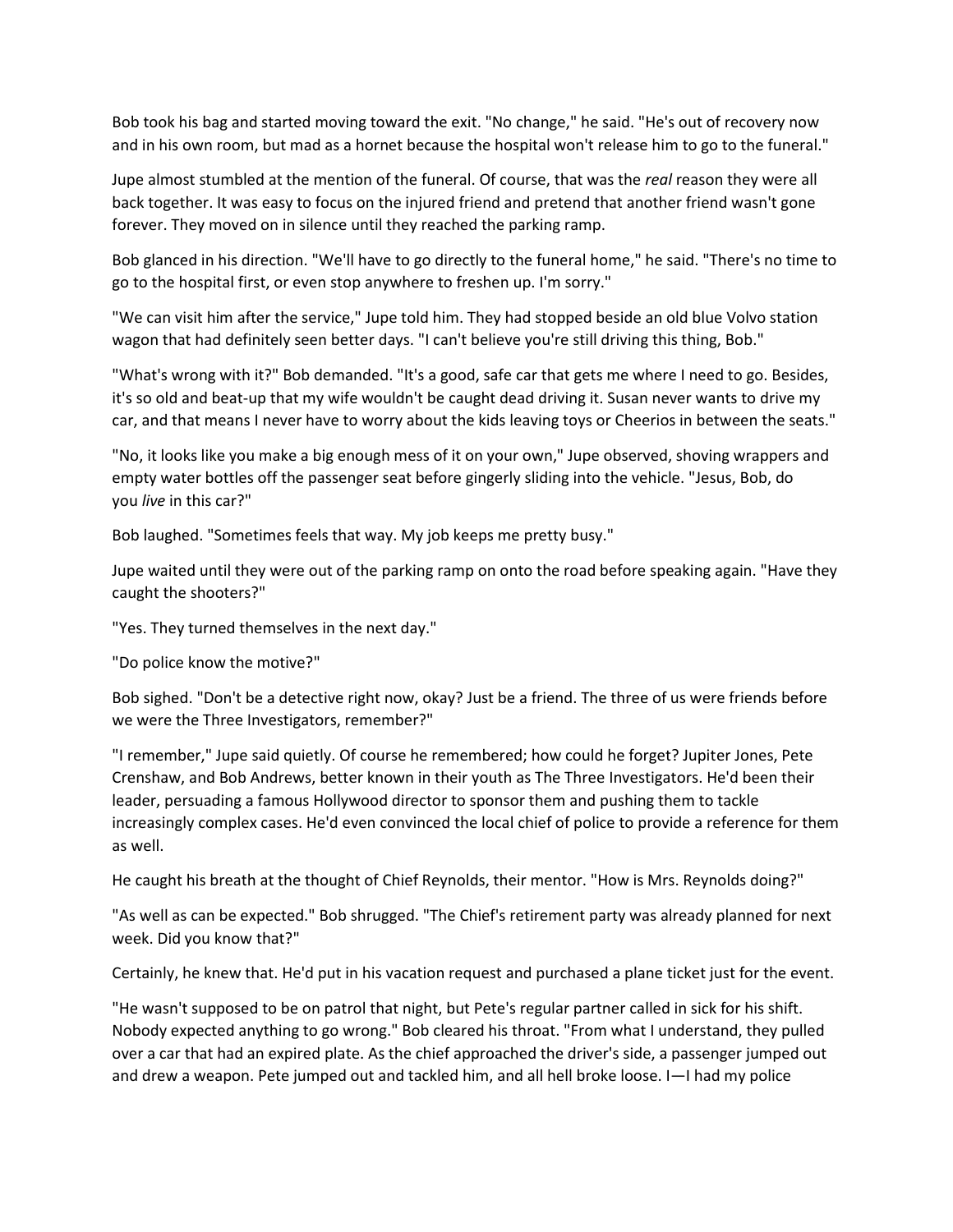scanner on in the car, Jupe. I was listening, hoping something would happen because it had been a slow news day."

## "Bob—"

"It sounded like popcorn. *Pop! Pop!* I heard Pete shouting 'Shots fired! Shots fired!' and then the Chief started yelling 'Officer down!' and— I just *knew*."

"Bob." Jupe touched his friend's arm. Bob drew a ragged breath and stopped talking, staring straight ahead at the road. "How is Allie handling things?"

"Allie is being Allie," his friend told him with a wry smile. "In charge of everything, telling everyone just how everything needs to be done. I don't think she's cried yet. Susan says we need to watch her closely because she's going to break soon. The baby is due in just a month or so, and it's not good for her to keep pushing herself like this."

"And knowing Allie, she probably won't listen to anyone who tells her to take it easy."

Bob snorted. "Has Allie *ever* listened to anyone? Other than Pete, that is."

"I think we both know she's never listened to him, either."

They laughed for a moment, but sobered quickly as Bob pulled into the parking lot of the funeral home. A man in a black suit cast a doubtful look at Bob's Volvo before trotting over to attach a little flag to the front of the vehicle. He directed them to park in the long line of vehicles that were lining up for the procession after the service.

"Are you ready?" Bob asked.

"No." But Jupe opened the door and stepped out into the warm sunshine. He scratched his bristly face and wished there had been enough time for him to shave and change out of his rumpled clothes, but Bob had been right when he said there was no time. They managed to slip through the doors and find seats in the back of the crowded room just before the service began.

Jupe listened to the kind words spoken about a man who had given his life in the line of duty, but he found his mind wandering as his gaze sought out familiar faces. There was Allie Jamison-Crenshaw, Pete's wife, her reddened eyes and pale face betraying just how difficult these past few days had been for her. Beside her, Susan Andrews held her hand.

That was a friendship that had stunned everyone. Bob's wife was a quiet, dainty woman with a deadly sense of humor, while Allie was . . . well, they had all known Allie since their teen years, and it was still hard to come up with the right words to describe her. Spunky, feisty, outspoken, ambitious—none of those words went quite far enough to describe the woman who had stolen the heart of their childhood friend.

Jupe thought about the woman he had been seeing back home in Boston and tried to imagine her fitting in with Susan and Allie. No, he thought, Kitty was just too bubbly and silly and vivacious to ever blend in comfortably with those two. She was so totally unlike anyone he had ever dated before, and so completely his opposite in every way that she constantly took his breath away. She was everything he wasn't, he realized, and he wanted her here beside him in these horrible moments. If he wasn't careful,